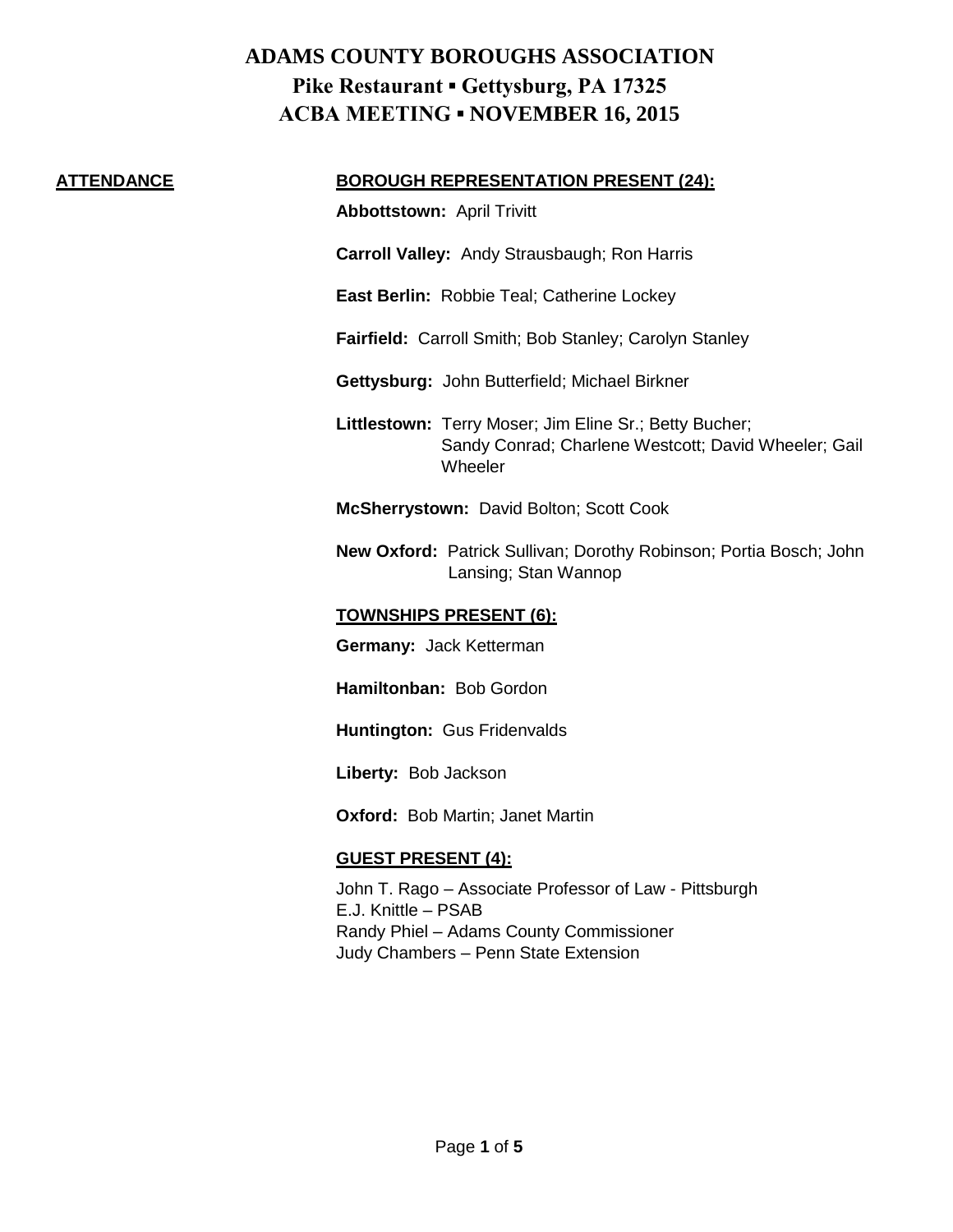| <b>CALL TO ORDER</b>                         | The Adams County Boroughs Association met in session and the meeting<br>was called to order at 6:15 p.m. by Ron Harris and the Pledge of<br>Allegiance was recited.                                                                                                                                                                                                                                                                                                                                    |
|----------------------------------------------|--------------------------------------------------------------------------------------------------------------------------------------------------------------------------------------------------------------------------------------------------------------------------------------------------------------------------------------------------------------------------------------------------------------------------------------------------------------------------------------------------------|
| <b>ROUND TABLE</b>                           | Introductions were made by all in attendance.                                                                                                                                                                                                                                                                                                                                                                                                                                                          |
| <b>MINUTES</b>                               | A motion was made by Dave Wheeler and seconded by Robert<br>Stanley to approve the minutes from the June 15, 2015 and<br>September 21, 2015 meeting as written. Motion adopted.                                                                                                                                                                                                                                                                                                                        |
| <b>FINANCIAL REPORT</b>                      |                                                                                                                                                                                                                                                                                                                                                                                                                                                                                                        |
| <b>TREASURER:</b><br><b>ANDY STRAUSBAUGH</b> | Treasurer, Andy Strausbaugh reported the following:                                                                                                                                                                                                                                                                                                                                                                                                                                                    |
|                                              | Balance as of September 21, 2015\$2,432.75<br>Expenses for 22 meals @ \$10 \$ 220.00<br>Balance as of November 16, 2015\$2,402.75<br>A motion was made by April Trivitt and seconded by Dave Wheeler to<br>accept the Treasurers Report as read by Andy Strausbaugh. Motion<br>adopted.                                                                                                                                                                                                                |
| <b>TREASURER AUDIT</b>                       | David Wheeler volunteered to perform the audit of the ACBA financial<br>records.                                                                                                                                                                                                                                                                                                                                                                                                                       |
| <b>ELECTIONS &amp; APPOINTMENTS</b>          |                                                                                                                                                                                                                                                                                                                                                                                                                                                                                                        |
| <b>ACTPO</b>                                 | A motion was made by Stanley Wannop and seconded by Dave<br>Bolton to nominate Patrick Sullivan as an ACTPO alternate. With<br>hearing no further nominations Mr. Sullivan was placed on the ACBA<br>2016 Ballot.                                                                                                                                                                                                                                                                                      |
| <b>ELECTIONS</b>                             | A motion was made by Charlene Westcott and seconded by Dave<br>Wheeler to accept the following nominations for the 2016 elections:<br><b>President - Ronald Harris</b><br>$\bullet$<br>Vice-President - David Bolton<br>$\bullet$<br><b>Secretary - Sandy Conrad</b><br>$\bullet$<br>Treasurer - Andy Stausbaugh<br>$\bullet$<br><b>PSAB Representative - David Bolton</b><br><b>ACTPO - David Bolton, Stanley Wannop and Dave Hazlett</b><br><b>ACTPO Alternate - Pat Sullivan</b><br>Motion adopted. |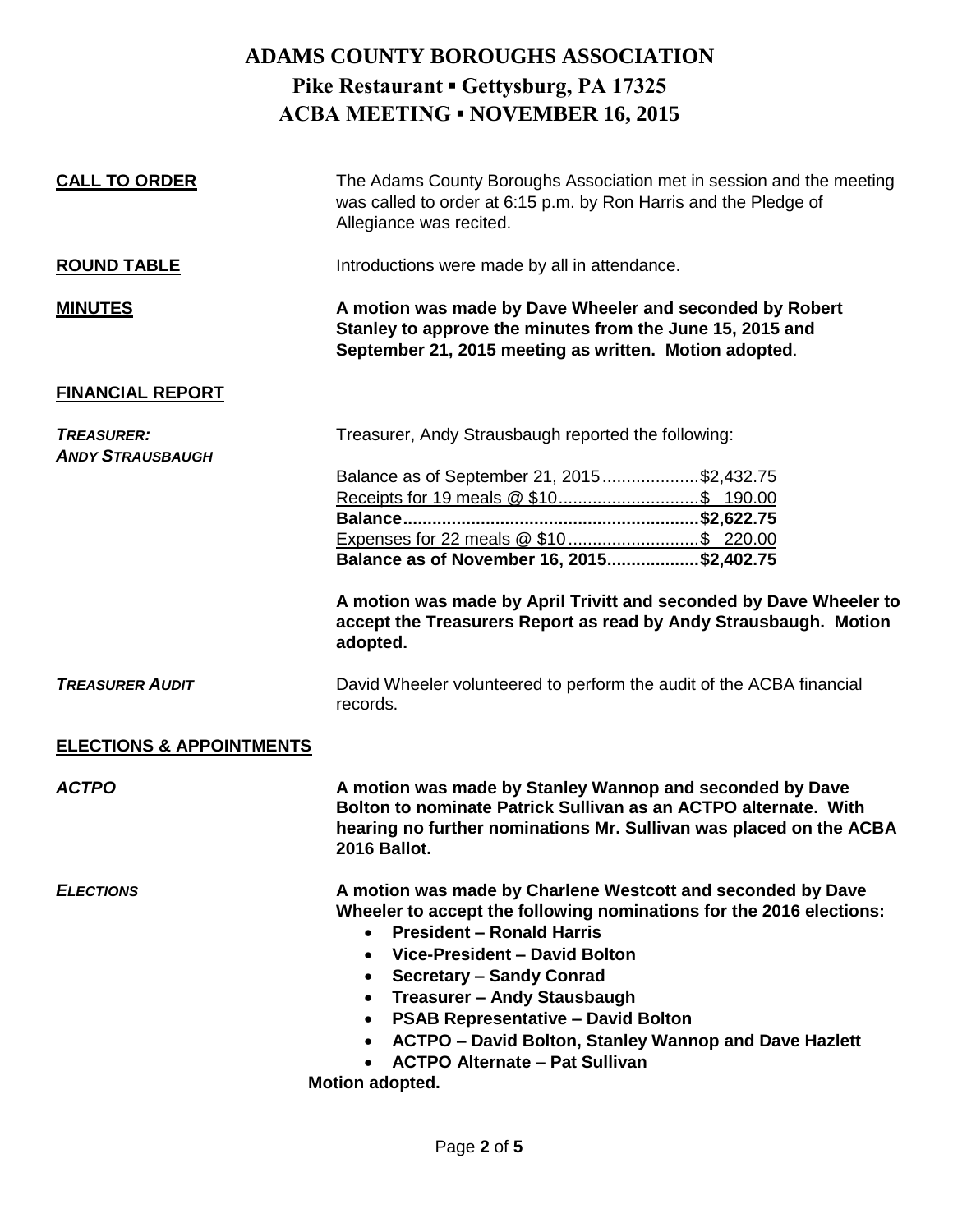## **ACBA LEGISLATIVE COMMITTEE REPORT**

### **PSAB COMMITTEES: DAVID BOLTON**

- **RON HARRIS AWARD** David Bolton announced that the Ron Harris award was being presented to Dave Wheeler. Mr. Wheeler will be presented with this award at the Littlestown Borough Council meeting to be held on December 8<sup>th</sup>.
- **LEGISLATIVE REPORT** On October 28<sup>th</sup> an ACTPO meeting was held. There still remains to be questions regarding the Route 15 improvement by the Latimore Township Supervisors. There is no direct path across the proposed divided freeway for the road crews and emergency services.

Dave Bolton also discussed the following House Bills and Senate Bills:

- HB809 an Act amending Title 53 (Municipalities Generally) of the Pennsylvania Consolidated Statutes, in preemptions, providing for occupation of dwelling units.
- HB434 An Act amending Title 53 (Municipalities Generally) of the Pennsylvania Consolidated Statutes, in neighborhood blight reclamation and revitalization, further providing for the definition of "owner."
- HB160 An Act amending the act of May 25, 1945 (P.L.1050, No.394), known as the Local Tax Collection Law, providing for payment of taxes; further providing for notice of taxes; and providing for refund of overpayment of real estate taxes.
- HB823 An Act amending the act of May 25, 1945 (P.L.1050, No.394), known as the Local Tax Collection Law, further providing for bonds of tax collectors, for permanent basic and continuing education programs for tax collectors, for criminal history record information and for deputy tax collectors.
- HB755 An Act amending the act of July 28, 1988 (P.L.556, No.101), known as the Municipal Waste Planning, Recycling and Waste Reduction Act, providing for municipal fees.
- HB1394 An Act amending Title 8 (Boroughs and Incorporated Towns) of the Pennsylvania Consolidated Statutes, in storm sewers and watercourses, further providing for authority of boroughs and for manner of financing work.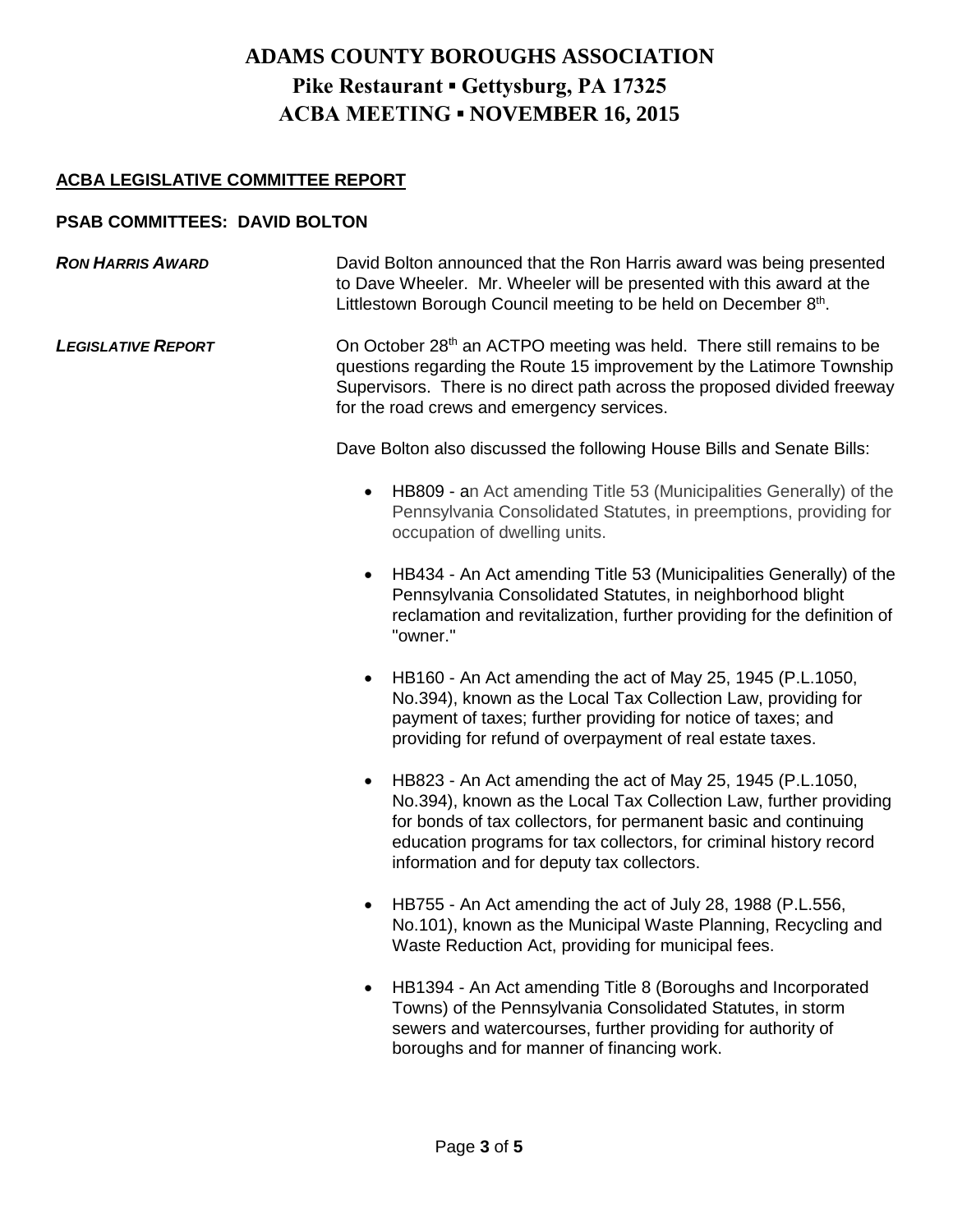|                                                           | SB330 - An Act amending Titles 18 (Crime and Offenses) and 53<br>$\bullet$<br>(Municipalities Generally) of the Pennsylvania Consolidated<br>Statutes, in other offenses, repealing the offense of municipal<br>housing code avoidance; and, in neighborhood blight reclamation<br>and revitalization, providing for failure to comply with a code<br>requirement.                                                                                     |
|-----------------------------------------------------------|--------------------------------------------------------------------------------------------------------------------------------------------------------------------------------------------------------------------------------------------------------------------------------------------------------------------------------------------------------------------------------------------------------------------------------------------------------|
| <b>RECESS</b>                                             |                                                                                                                                                                                                                                                                                                                                                                                                                                                        |
| <b>DINNER BUFFET</b>                                      | A 40 minute recess was taken for dinner.                                                                                                                                                                                                                                                                                                                                                                                                               |
| <b>ACBA COMMITTEE REPORTS</b>                             |                                                                                                                                                                                                                                                                                                                                                                                                                                                        |
| <b>RADIO NETWORK UPDATE</b>                               | A large majority of the Adams County law enforcement has been<br>transitioned onto the new radio system. On November $17th$ the radios for<br>the EMS will be distributed and they will go live by Thanksgiving.                                                                                                                                                                                                                                       |
| <b>PENN STATE EXTENSION</b>                               | The Penn State Extension works in conjunction with the Pennsylvania<br>State Association of Boroughs to help structure and hold many different<br>seminars to educate municipalities.                                                                                                                                                                                                                                                                  |
| <b>ACTPO</b>                                              | The Muddy Run Bridge which is scheduled for replacement will cause an<br>issue with access to emergency services. PennDOT is keeping to their<br>current detour even though it will add an additional six miles for<br>emergency services to cross the creek.                                                                                                                                                                                          |
| <b>GUEST SPEAKER(S)</b>                                   |                                                                                                                                                                                                                                                                                                                                                                                                                                                        |
| <b>PROFESSOR JOHN T. RAGO, J.D</b><br><b>BODY CAMERAS</b> | Mr. Rago is an Associate Professor of Law. He works in the area of<br>criminal justice and focuses on wrongful convictions. This focus is within a<br>very broad context of collaborative policy-making and the establishment of<br>science-based best practices for law enforcement and prosecutors.                                                                                                                                                  |
|                                                           | Mr. Rago chairs a 51-member statewide committee which is formed by the<br>Pennsylvania State Senate. This committee studies wrongful convictions<br>under the auspices of the Joint State Government Commission. He has<br>also served on the Innocence Project's Northeast Policy Board and the<br>Governor's Advisory Board of Probation.                                                                                                            |
|                                                           | Mr. Rago discussed body cameras for law enforcement officials. Police<br>departments in two of the largest cities in Pennsylvania have started using<br>body cameras. There are a lot of unanswered questions regarding the<br>use of body cameras such as: funding; annual maintenance cost; required<br>data storage; operations procedures; controlling tapes to be used for<br>evidence; right to know requests; and training for police officers. |